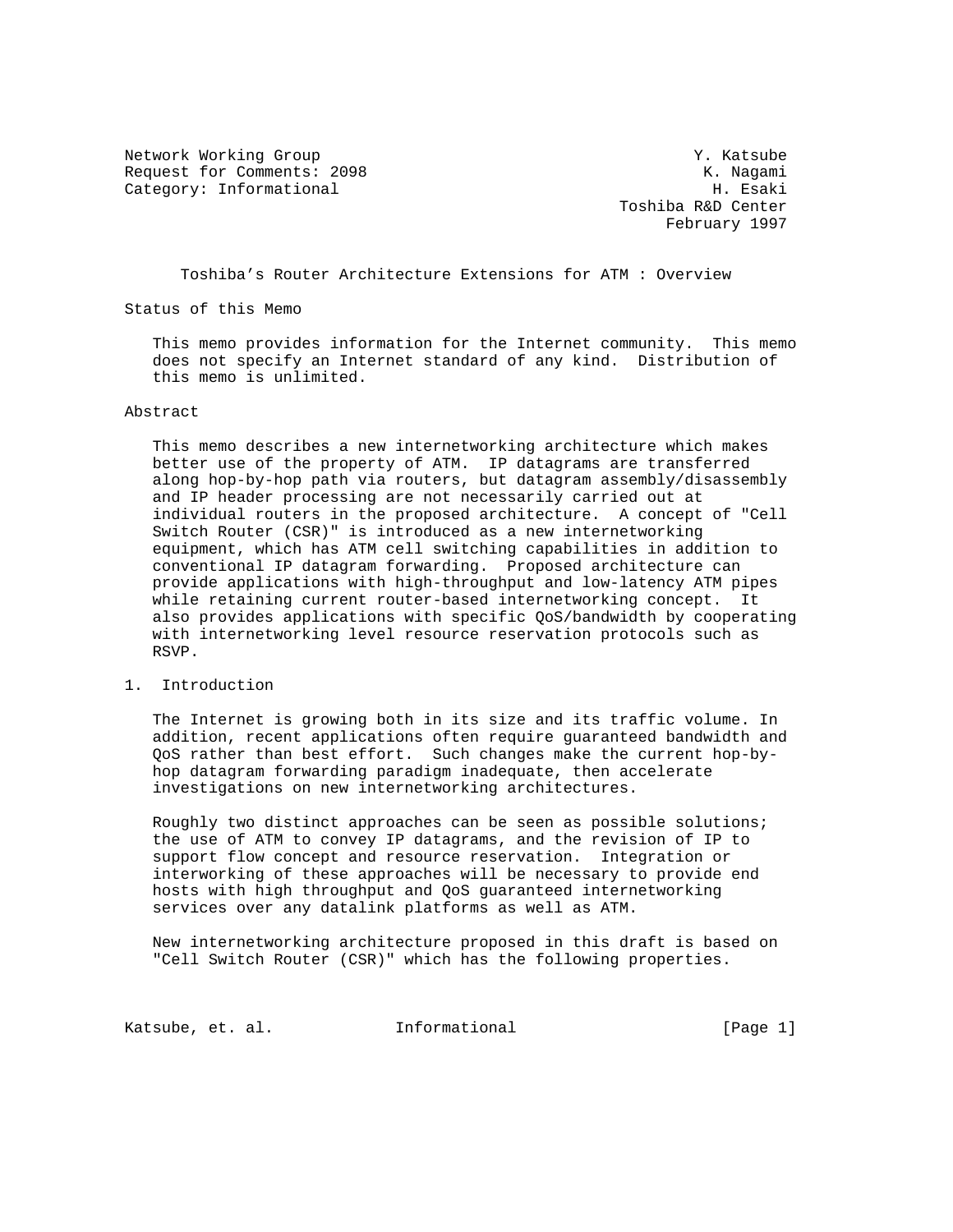- It makes the best use of ATM's property while retaining current router-based internetworking and routing architecture.
- It takes into account interoperability with future IP that supports flow concept and resource reservations.

 Section 2 of this draft explains background and motivations of our proposal. Section 3 describes an overview of the proposed internetworking architecture and its several remarkable features. Section 4 discusses control architectures for CSR, which will need to be further investigated.

2. Background and Motivation

 It is considered that the current hop-by-hop best effort datagram forwarding paradigm will not be adequate to support future large scale Internet which accommodates huge amount of traffic with certain QoS requirements. Two major schools of investigations can be seen in IETF whose main purpose is to improve ability of the Internet with regard to its throughput and QoS. One is to utilize ATM technology as much as possible, and the other is to introduce the concept of resource reservation and flow into IP.

1) Utilization of ATM

 Although basic properties of ATM; necessity of connection setup, necessity of traffic contract, etc.; is not necessarily suited to conventional IP datagram transmission, its excellent throughput and delay characteristics let us to investigate the realization of IP datagram transmission over ATM.

 A typical internetworking architecture is the "Classical IP Model" [RFC1577]. This model allows direct ATM connectivities only between nodes that share the same IP address prefix. IP datagrams should traverse routers whenever they go beyond IP subnet boundaries even though their source and destination are accommodated in the same ATM cloud. Although an ATMARP is introduced which is not based on legacy datalink broadcast but on centralized ATMARP servers, this model does not require drastic changes to the legacy internetworking architectures with regard to the IP datagram forwarding process. This model still has problems of limited throughput and large latency, compared with the ability of ATM, due to IP header processing at every router. It will become more critical when multimedia applications that require much larger bandwidth and lower latency become dominant in the near future.

Katsube, et. al. 1nformational [Page 2]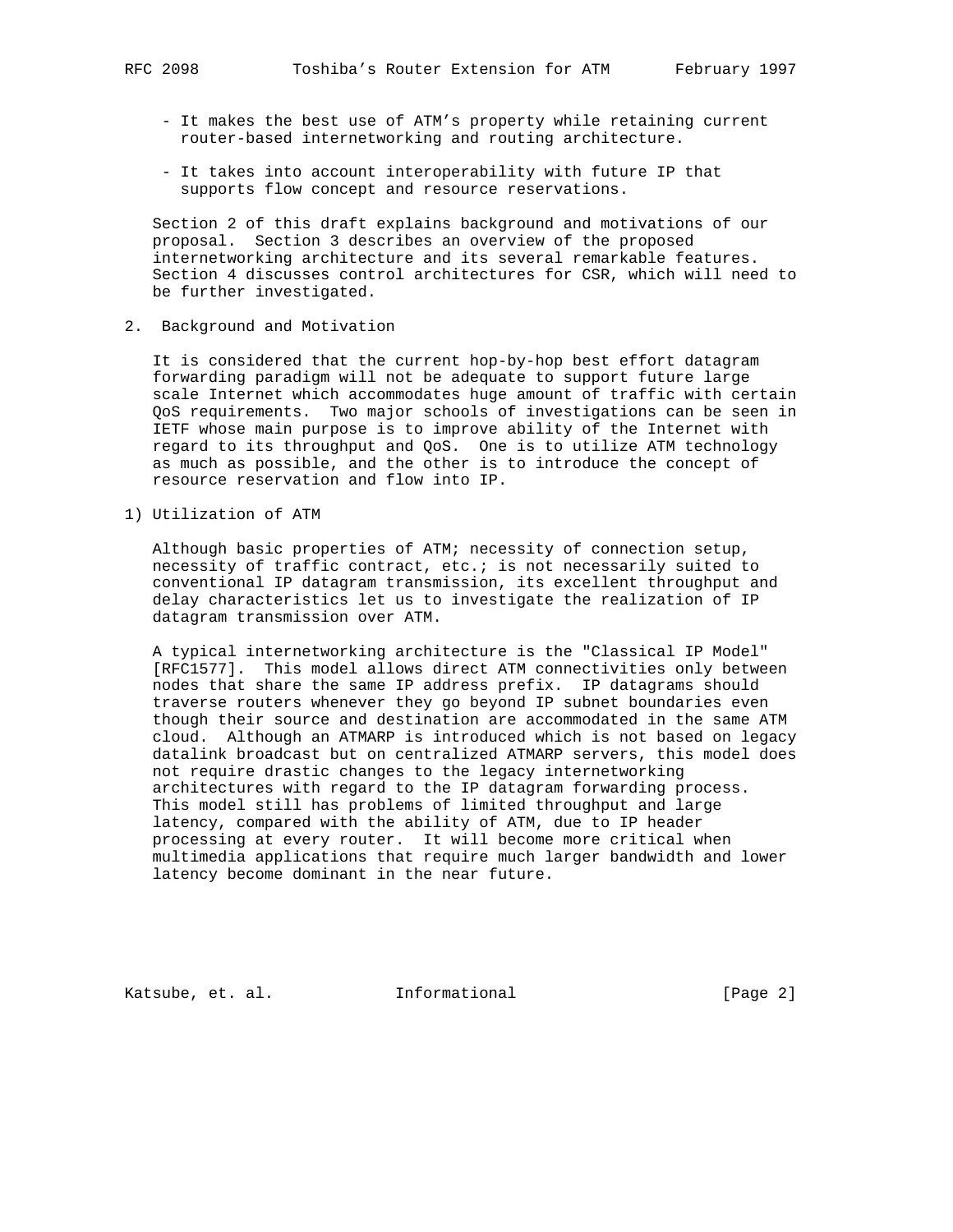Another internetworking architecture is "NHRP (Next Hop Resolution Protocol) Model" [NHRP09]. This model aims at resolving throughput and latency problems in the Classical IP Model and making the best use of ATM. ATM connections can be directly established from an ingress point to an egress point of an ATM cloud even when they do not share the same IP address prefix. In order to enable it, the Next Hop Server [KAT95] is introduced which can find an egress point of the ATM cloud nearest to the given destination and resolves its ATM address. A sort of query/response protocols between the server(s) and clients and possibly server and server are specified. After the ATM address of a desired egress point is resolved, the client establishes a direct ATM connection to that point through ATM signaling procedures [ATM3.1]. Once a direct ATM connection has been set up through this procedure, IP datagrams do not have to experience hop-by-hop IP processing but can be transmitted over the direct ATM connection. Therefore, high throughput and low latency communications become possible even if they go beyond IP subnet boundaries. It should be noted that the provision of such direct ATM connections does not mean disappearance of legacy routers which interconnect distinct ATM-based IP subnets. For example, hop-by-hop IP datagram forwarding function would still be required in the following cases:

- When you want to transmit IP datagrams before direct ATM connection from an ingress point to an egress point of the ATM cloud is established
- When you neither require a certain QoS nor transmit large amount of IP datagrams for some communication
- When the direct ATM connection is not allowed by security or policy reasons
- 2) IP level resource reservation and flow support

 Apart from investigation on specific datalink technology such as ATM, resource reservation technologies for desired IP level flows have been studied and are still under discussion. Their typical examples are RSVP [RSVP13] and STII [RFC1819].

 RSVP itself is not a connection oriented technology since datagrams can be transmitted regardless of the result of the resource reservation process. After a resource reservation process from a receiver (or receivers) to a sender (or senders) is successfully completed, RSVP-capable routers along the path of the flow reserve their resources for datagram forwarding according to the requested flow spec.

Katsube, et. al. 1nformational [Page 3]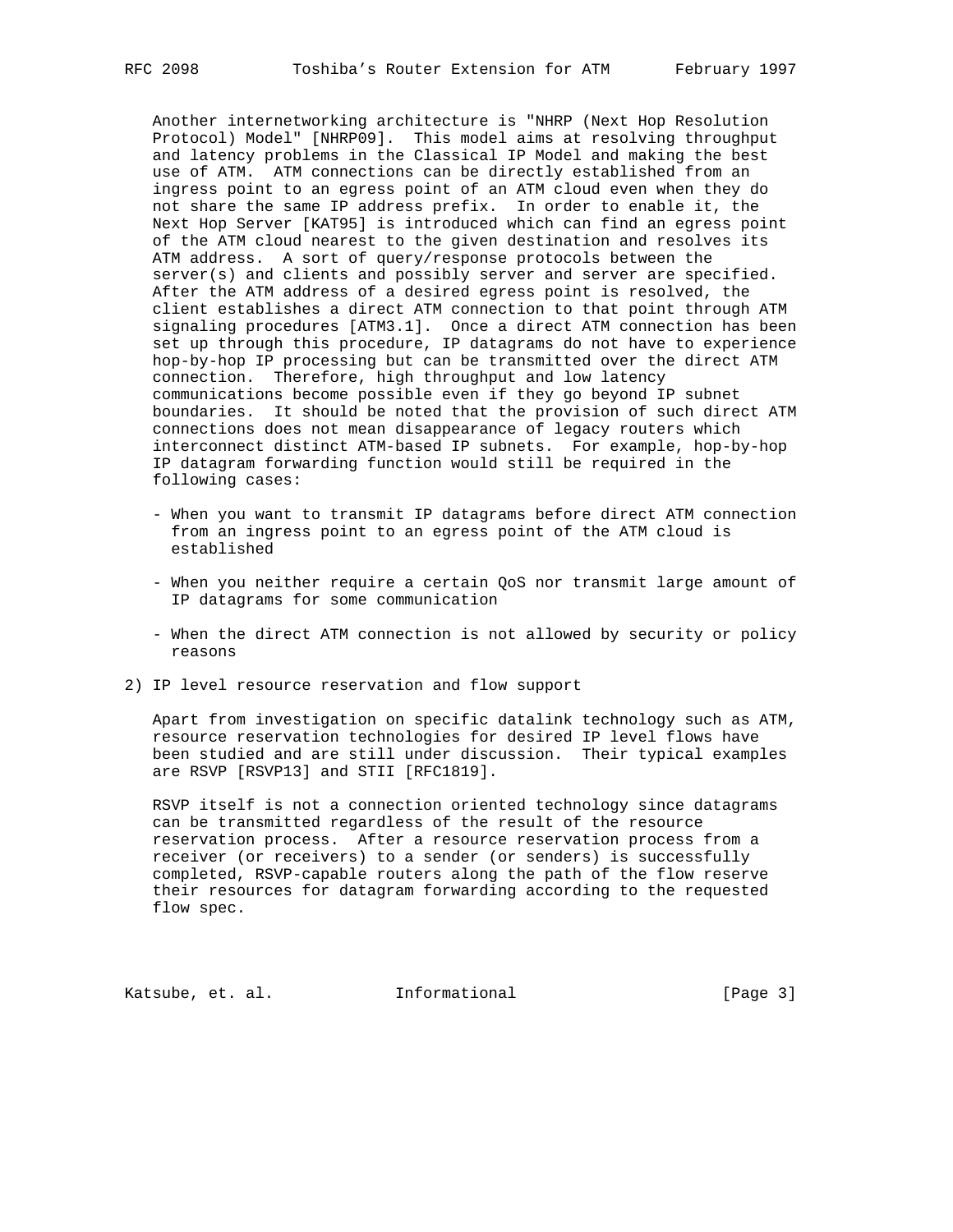STII is regarded as a connection oriented IP which requires connection setup process from a sender to a receiver (or receivers) before transmitting datagrams. STII-capable routers along the path of the requested connection reserve their resources for datagram forwarding according to the flow spec.

 Neither RSVP nor STII restrict underlying datalink networks since their primary purpose is to let routers provide each IP flow with desired forwarding quality (by controlling their datagram scheduling rules). Since various datalink networks will coexist as well as ATM in the future, these IP level resource reservation technologies would be necessary in order to provide end-to-end IP flow with desired bandwidth and QoS.

 aking this background into consideration, we should be aware of several issues which motivate our proposal.

- As of the time of writing, the ATM specific internetworking architecture proposed does not take into account interoperability with IP level resource reservation or connection setup protocols. In particular, operating RSVP in the NHRP-based ATM cloud seems to require much effort since RSVP is a soft-state receiver-oriented protocol with multicast capability as a default, while ATM with NHRP is a hard-state sender-oriented protocol which does not support multicast yet.
- Although RSVP or STII-based routers will provide each IP flow with a desired bandwidth and QoS, they have some native throughput limitations due to the processor-based IP forwarding mechanism compared with the hardware switching mechanism of ATM.

The main objective of our proposal is to resolve the above issues.

 The proposed internetworking architecture makes the best use of the property of ATM by extending legacy routers to handle future IP features such as flow support and resource reservation with the help of ATM's cell switching capabilities.

- 3. Internetworking Architecture Based On the Cell Switch Router (CSR)
- 3.1 Overview

 The Cell Switch Router (CSR) is a key network element of the proposed internetworking architecture. The CSR provides cell switching functionality in addition to conventional IP datagram forwarding. Communications with high throughput and low latency, that are native properties of ATM, become possible by using this cell switching functionality even when the communications pass through IP subnetwork

Katsube, et. al. 1nformational 1999 [Page 4]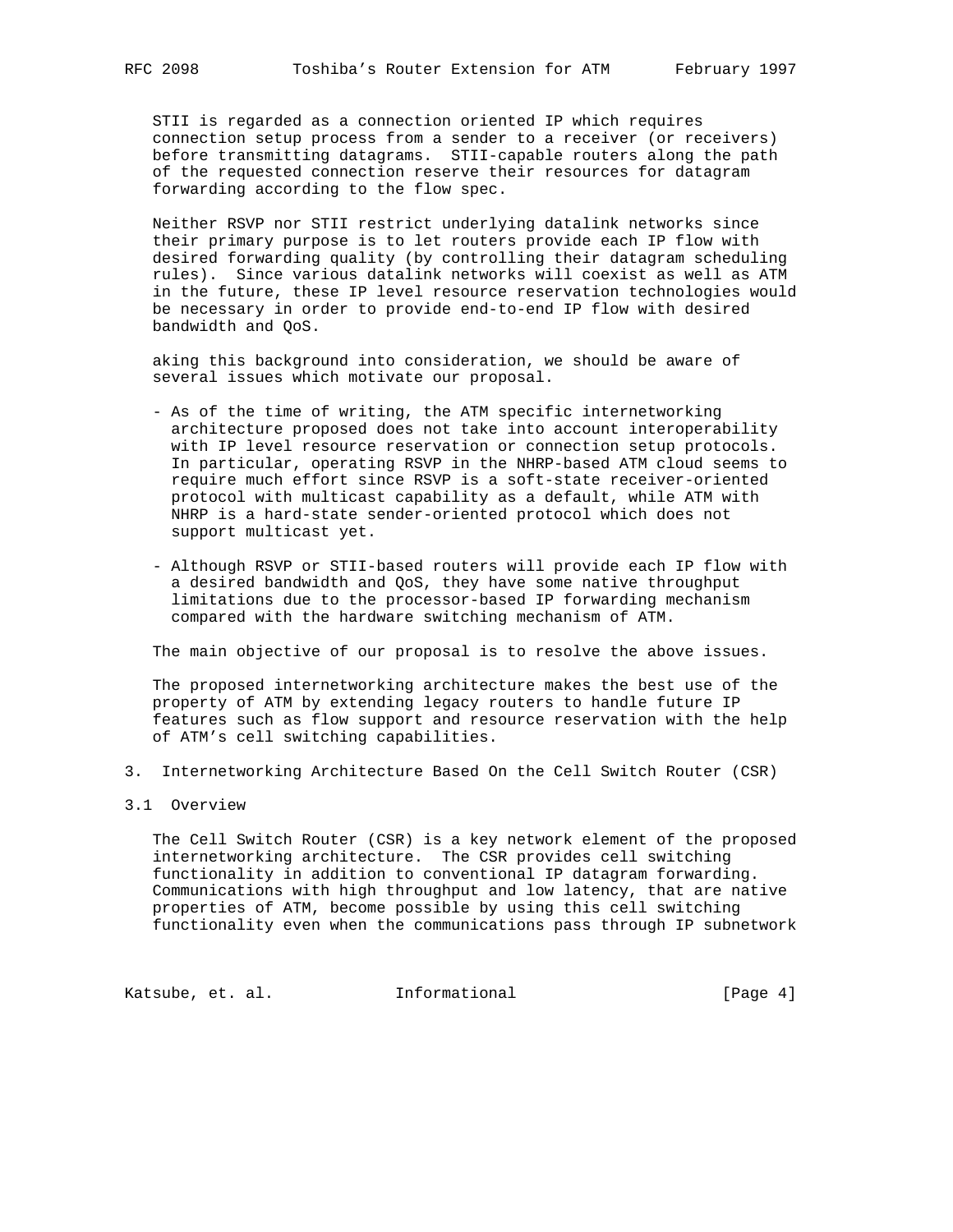boundaries. In an ATM internet composed of CSRs, VPI/VCI-based cell switching which bypasses datagram assembly/disassembly and IP header processing is possible at every CSR for communications which lend themselves to such (e.g., communications which require certain amount of bandwidth and QoS), while conventional hop-by-hop datagram forwarding based on the IP header is also possible at every CSR for other conventional communications.

 By using such cell-level switching capabilities, the CSR is able to concatenate incoming and outgoing ATM VCs, although the concatenation in this case is controlled outside the ATM cloud (ATM's control/ management-plane) unlike conventional ATM switch nodes. That is, the CSR is attached to ATM networks via an ATM-UNI instead of NNI. By carrying out such VPI/VCI concatenations at multiple CSRs consecutively, ATM level connectivity composed of multiple ATM VCs, each of which connects adjacent CSRs (or CSR and hosts/routers), can be provided. We call such an ATM pipe "ATM Bypass-pipe" to differentiate it from "ATM VCC (VC connection)" provided by a single ATM datalink cloud through ATM signaling.

 Example network configurations based on CSRs are shown in figure 1. An ATM datalink network may be a large cloud which accommodates multiple IP subnets X, Y and Z. Or several distinct ATM datalinks may accommodate single IP subnet X, Y and Z respectively. The latter configuration would be straightforward in discussing the CSR, but the CSR is also applicable to the former configuration as well. In addition, the CSR would be applicable as a router which interconnects multiple NHRP-based ATM clouds.

 Two different kinds of ATM VCs are defined between adjacent CSRs or between CSR and ATM-attached hosts/routers.

1) Default-VC

 It is a general purpose VC used by any communications which select conventional hop-by-hop IP routed paths. All incoming cells received from this VC are assembled to IP datagrams and handled based on their IP headers. VCs set up in the Classical IP Model are classified into this category.

2) Dedicated-VC

 It is used by specific communications (IP flows) which are specified by, for example, any combination of the destination IP address/port, the source IP address/port or IPv6 flow label. It can be concatenated with other Dedicated-VCs which accommodate the same IP flow as it, and can constitute an ATM Bypass-pipe for those IP flows.

Katsube, et. al. 1nformational 1999 [Page 5]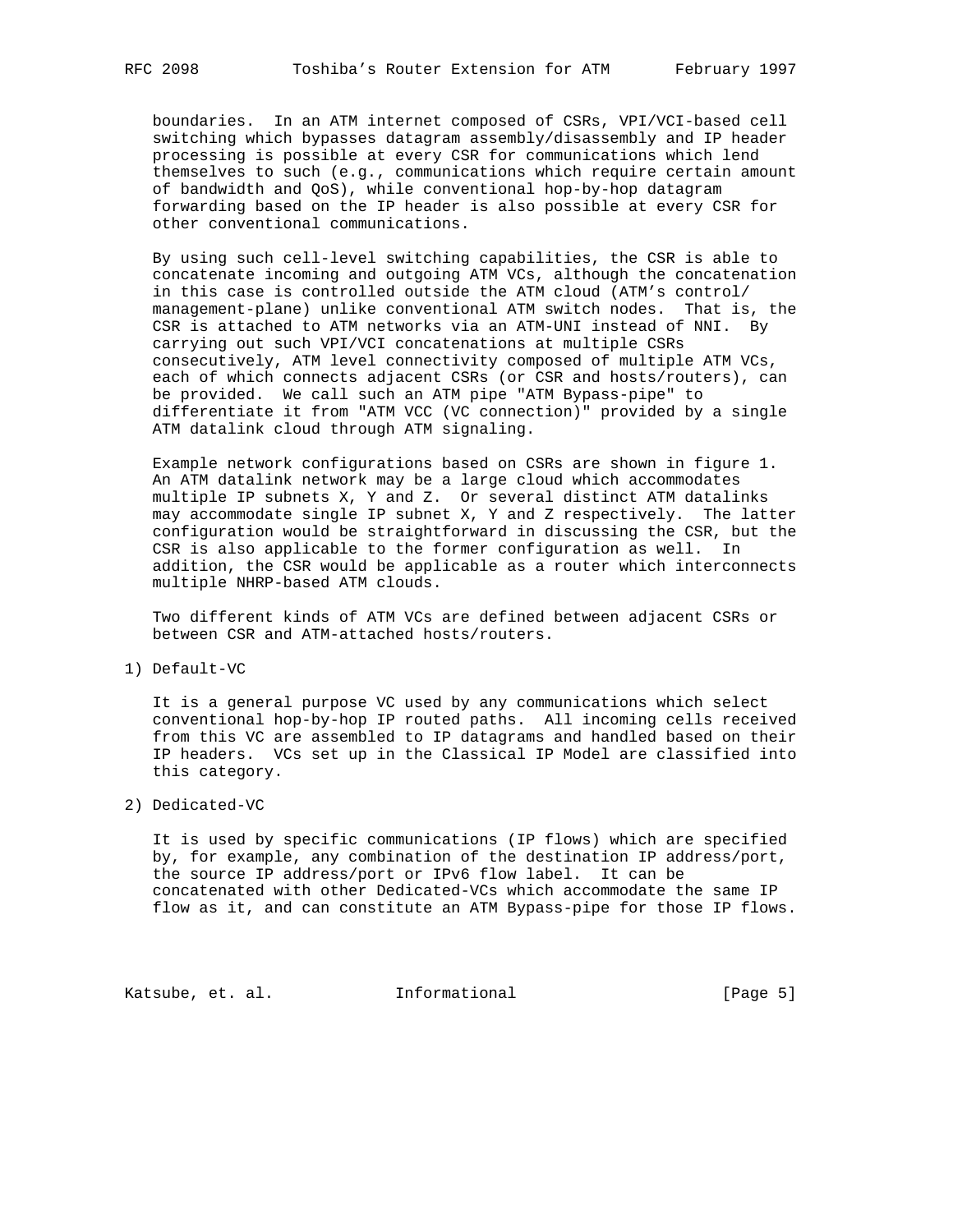Ingress/egress nodes of the Bypass-pipe can be either CSRs or ATM attached routers/hosts both of which speak a Bypass-pipe control protocol. (we call that "Bypass-capable nodes") On the other hand, intermediate nodes of the Bypass-pipe should be CSRs since they need to have cell switching capabilities as well as to speak the Bypass pipe control protocol.

 The route for a Bypass-pipe follows IP routing information in each CSR. In figure 1, IP datagrams from a source host or router X.1 to a destination host or router Z.1 are transferred over the route X.1 -> CSR1 -> CSR2 -> Z.1 regardless of whether the communication is on a hop-by-hop basis or Bypass-pipe basis. Routes for individual Dedicated-VCs which constitutes the Bypass-pipe X.1 --> Z.1  $(X.1 -$  CSR1, CSR1 -> CSR2, CSR2 -> Z.1) would be determined based on ATM routing protocols such as PNNI [PNNI1.0], and would be independent of IP level routing.

An example of IP datagram transmission mechanism is as follows.

- o The host/router X.1 checks an identifier of each IP datagram, which may be the "destination IP address (prefix)", "source/destination IP address (prefix) pair", "destination IP address and port", "source IP address and Flow label (in IPv6)", and so on. Based on either of those identifiers, it determines over which VC the datagram should be transmitted.
- o The CSR1/2 checks the VPI/VCI value of each incoming cell. When the mapping from the incoming interface/VPI/VCI to outgoing interface/VPI/VCI is found in an ATM routing table, it is directly forwarded to the specified interface through an ATM switch module. When the mapping in not found in the ATM routing table (or the table shows an IP module as an output interface), the cell is assembled to an IP datagram and then forwarded to an appropriate outgoing interface/VPI/VCI based on an identifier of the datagram.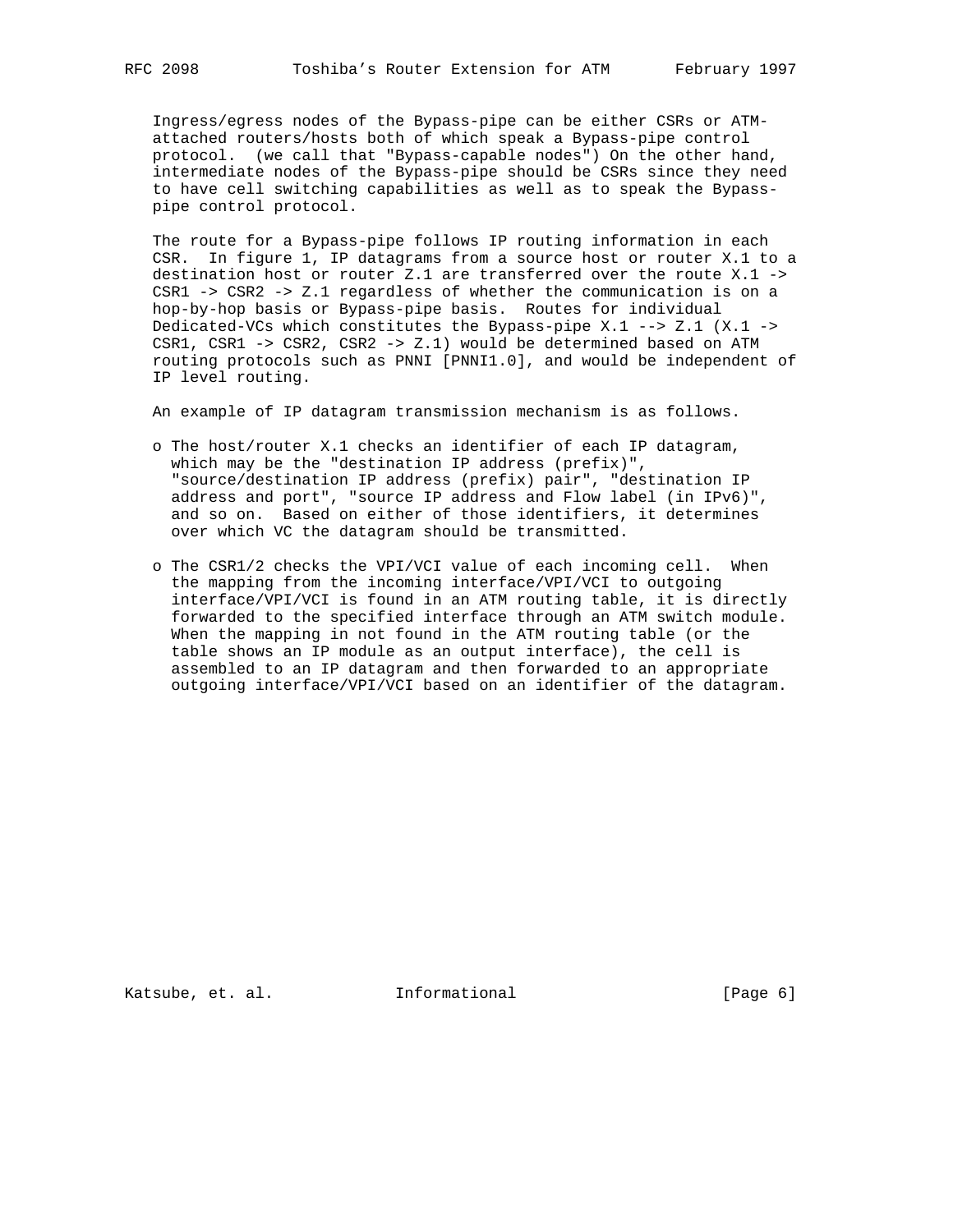IP subnet X IP subnet Y IP subnet Z <---------------------> <-----------------> <---------------------> +-------+ Default +-------+ Default +-------+ Default +-------+ | | -VC | CSR 1 | -VC | CSR 2 | -VC | | | Host +=============+ +===============+ +=============+ Host | | X.1 +-------------+++++---------------+++++-------------+ Z.1 | | +-------------+++++---------------+++++-------------+ | | +-------------+++++---------------+++++-------------+ | | Dedicated | | | Dedicated | | | | Dedicated | +-------+ -VCs +-------+ -VCs +-------+ -VCs +-------+ <---------------------------------------------------> Bypass-pipe

Figure 1 Internetworking Architecture based on CSR

3.2 Features

 The main feature of the CSR-based internetworking architecture is the same as that of the NHRP-based architecture in the sense that they both provide direct ATM level connectivity beyond IP subnet boundaries. There are, however, several notable differences in the CSR-based architecture compared with the NHRP-based one as follows.

1) Relationship between IP routing and ATM routing

 In the NHRP model, an egress point of the ATM network is first determined in the next hop resolution phase based on IP level routing information. Then the actual route for an ATM-VC to the obtained egress point is determined in the ATM connection setup phase based on ATM level routing information. Both kinds of routing information would be calculated according to factors such as network topology and available bandwidth for the large ATM cloud. The ATM routing will be based on PNNI phase1 [PNNI1.0] while the IP routing will be based on OSPF, BGP, IS-IS, etc. We need to manage two different routing protocols over the large ATM cloud until Integtrated-PNNI [IPNNI96] which takes both ATM level metric and IP level metric into account will be phased in in the future.

 In the CSR model, IP level routing determines an egress point of the ATM cloud as well as determines inter-subnet level path to the point that shows which CSRs it should pass through. ATM level routing determines an intra-subnet level path for ATM-VCs (both Dedicated-VC and Default-VC) only between adjacent nodes (CSRs or ATM-attached hosts/routers). Since the roles of routing are hierarchically subdivided into inter-subnet level (router level) and intra-subnet level (ATM SW level), ATM routing does not have to operate all over

Katsube, et. al. 1nformational 1999 [Page 7]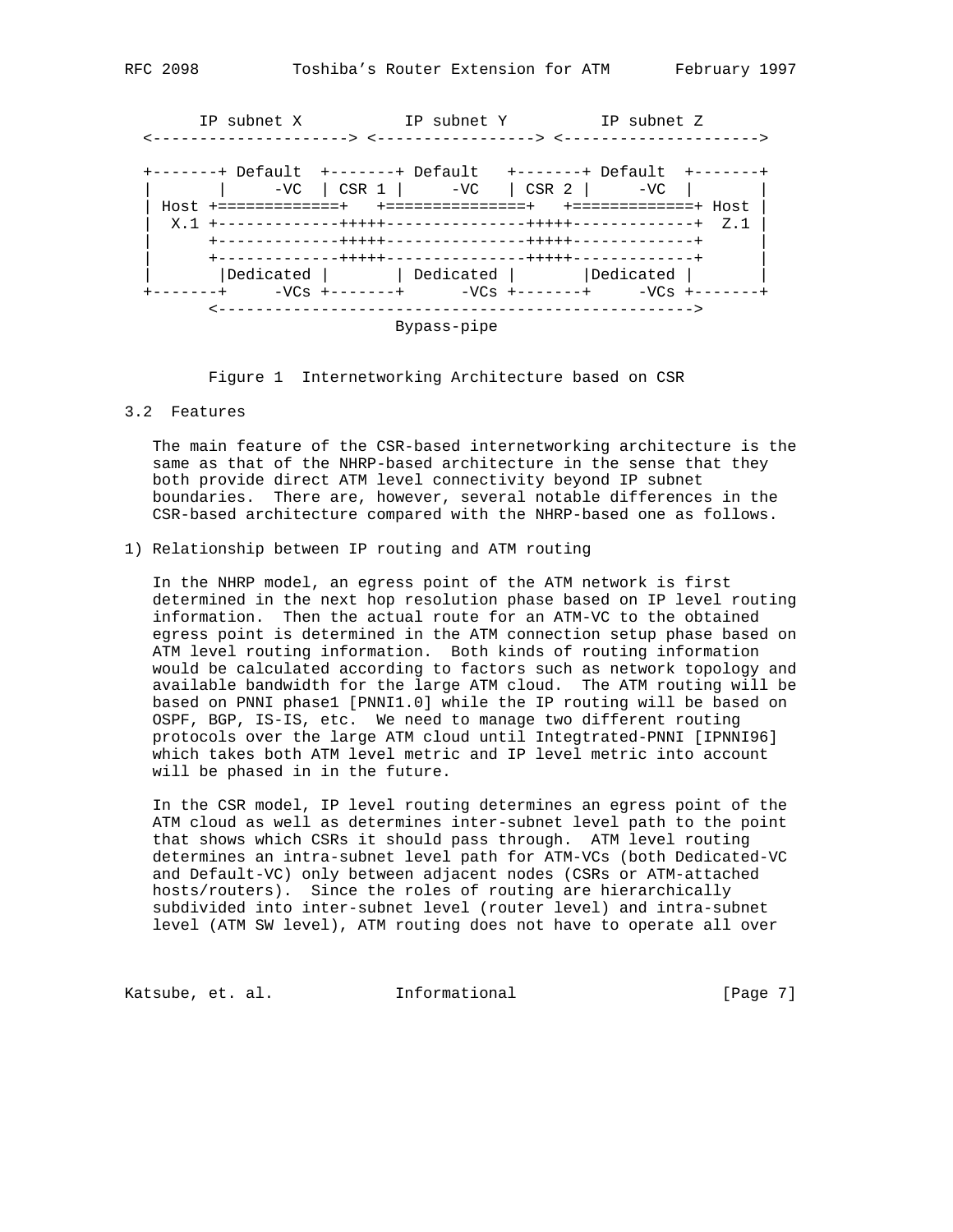the ATM cloud but only in individual IP subnets independent from each other. This will decrease the amount of information for ATM routing protocol handling. But an end-to-end ATM path may not be optimal compared with the NHRP model since the path should go through routers at subnet boundaries in the CSR model.

2) Dynamic routing and redundancy support

 A CSR-based network can dynamically change routes for Bypass-pipes when related IP level routing information changes. Bypass-pipes related to the routing changes do not have to be torn down nor established from scratch since intermediate CSRs related to IP routing changes can follow them and change routes for related Bypass-pipes by themselves.

 The same things apply when some error or outage happens in any ATM nodes/links/routers on the route of a Bypass-pipe. CSRs that have noticed such errors or outages would change routes for related Bypass-pipes by themselves.

3) Interoperability with IP level resource reservation protocols in multicast environments

 As current NHRP specification assumes application of NHRP to unicast environments only, multicast IP flows should still be carried based on a hop-by-hop manner with multicast routers. In addition, realization of IP level resource reservation protocols such as RSVP over NHRP environments requires further investigation.

 The CSR-based internetworking architecture which keeps subnet-by subnet internetworking with regard to any control protocol sequence can provide multicast Bypass-pipes without requiring any modifications in IP multicast over ATM [IPMC96] or multicast routing techniques. In addition, since the CSR can handle RSVP messages which are transmitted in a hop-by-hop manner, it can provide Bypass pipes which satisfy QoS requirements by the cooperation of the RSVP and the Bypass-pipe control protocol.

4. Control Architecture for CSR

 Several issues with regard to a control architecture for the CSR are discussed in this section.

4.1 Network Reference Model

 In order to help understanding discussions in this section, the following network reference model is assumed. Source hosts S1, S2, and destination hosts D1, D2 are attached to Ethernets, while S3 and

Katsube, et. al. 1nformational 1999 [Page 8]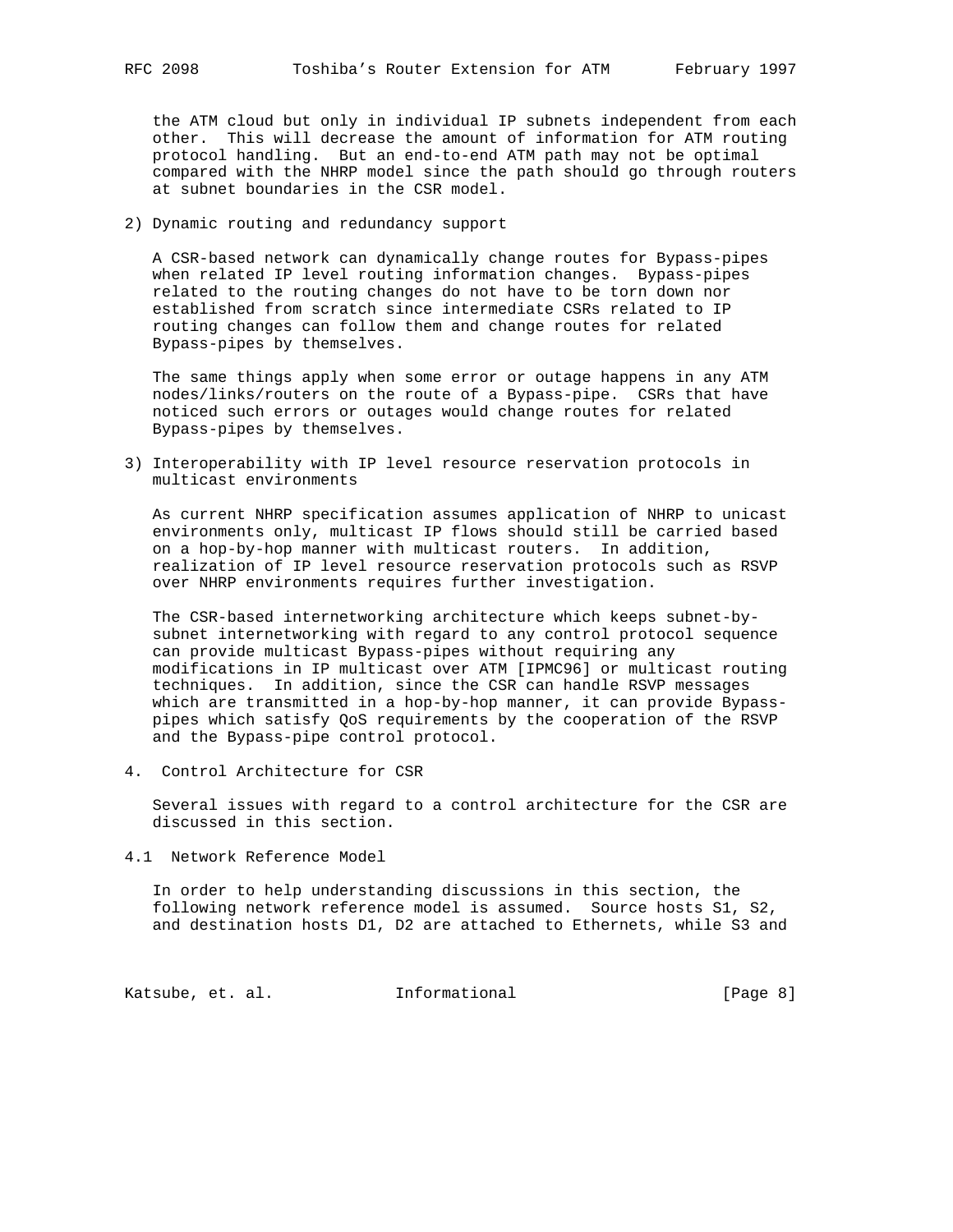D3 are attached to the ATM. Routers R1 and R5 are attached to Ethernets only, while R2, R3 and R4 are attached to the ATM. The ATM datalink for subnet #3 and subnet #4 can either be physically separated datalinks or be the same datalink. In other words, R3 can be either one-port or multi-port router.



Figure 2 Network Reference Model

 Bypass-pipes can be configured [S3 or R2]-->R3-->[D3 or R4]. That means that S3, D3, R2, R3 and R4 need to speak Bypass-pipe control protocol, and means that R3 needs to be the CSR. We use term "Bypass-capable nodes" for hosts/routers which can speak Bypass-pipe control protocol but are not necessarily CSRs.

 As shown in this reference model, Bypass-pipe can be configured from host to host (S3-->R3-->D3), router to host (R2-->R3-->D3), host to router (S3-->R3-->R4), and router to router (R2-->R3-->R4).

4.2 Possible Use of Bypass-pipe

 Possible use (or purposes) of Bypass-pipe provided by CSRs, in other words, possible triggers that initiate Bypass-pipe setup procedure, is discussed in this subsection.

Following two purposes for Bypass-pipe setup are assumed at present;

a) Provision of low latency path

 This indicates cases in which end hosts or routers initiate a Bypass-pipe setup procedure when they will transmit large amount of datagrams toward a specific destination. For instance,

 - End hosts or routers initiate Bypass-pipe setup procedures based on the measurement of IP datagrams transmitted toward a certain destination.

Katsube, et. al. 1nformational 1999 [Page 9]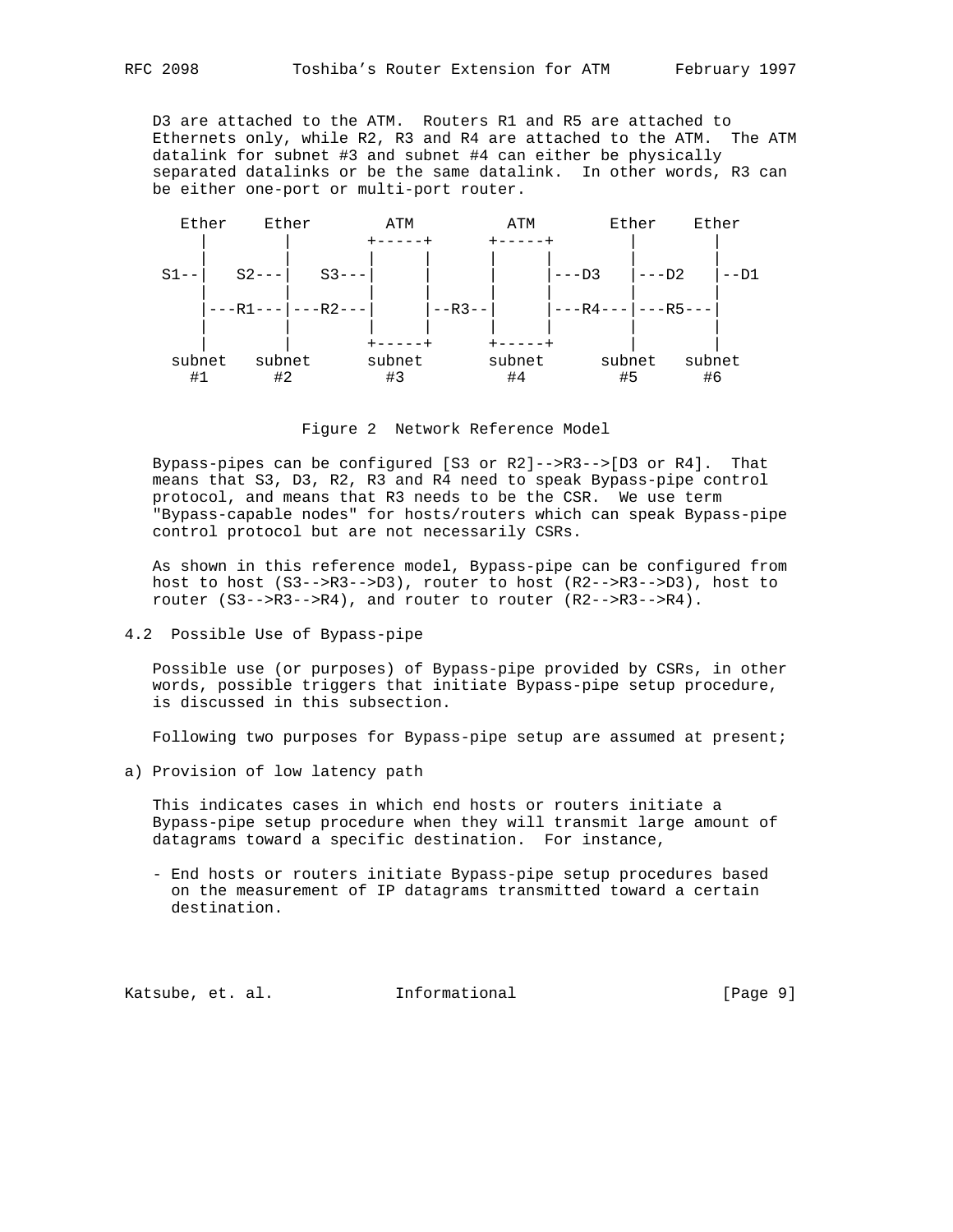- End hosts or routers initiate Bypass-pipe setup procedures when it detects datagrams with certain higher layer protocols such as ftp, nntp, http, etc.

 Other triggers may be possible depending on the policy in each network. In any case, the purpose of Bypass-pipe setup in each of these cases is to reduce IP processing burden at intermediate routers as well as to provide a communication path with low latency for burst data transfer, rather than to provide end host applications with specific bandwidth/QoS.

 There would be no rule for determining bandwidth for such kinds of Bypass-pipes since no explicit information about bandwidth/QoS requirement by end hosts is available without IP-level resource reservation protocols such as RSVP. Using UBR VCs as components of the Bypass-pipe would be the easiest choice although there is no guarantees for cell loss quality, while using other services such as CBR/VBR/ABR with an adequate parameter tuning would be possible.

b) Provision of specific bandwidth/QoS requested by hosts

 This indicates cases in which routers or end hosts initiate a Bypass-pipe setup procedure by triggers related to IP-level bandwidth/QoS request from end hosts. The "resource management entity" in the host or router, which has received bandwidth/QoS requests from applications or adjacent nodes may choose to accommodate the requested IP flow to an existing VC or choose to allocate a new Dedicated-VC for the requested IP flow. Selecting the latter choice at each router can correspond to the trigger for constituting a Bypass-pipe. When both an incoming VC and an outgoing VC (or VCs) are dedicated to the same IP flow(s), those VCs can be concatenated at the CSR (ATM cut-through) to constitute a Bypass pipe. Bandwidth for the Bypass-pipe (namely, individual VCs constituting the Bypass-pipe) in this case would be determined based on the bandwidth/QoS requirements by the end host which is conveyed by, e.g., RSVP messages. The ATM service classes; e.g., CBR/VBR/ABR; that would be selected depends on the IP-level service classes requested by the end hosts.

 Bypass-pipe provision for the purpose of b) will surely be beneficial in the near future when related IP-level resource reservation protocol will become available as well as when definitions of individual service classes and flow specs offered to applications become clear. On the other hand, Bypass-pipe setup for the purpose of a) may be beneficial right now since it does not require availability of IP-level resource reservation protocols. In that sense, a) can be regarded as a kind of short-term use while b) is a long-term use.

Katsube, et. al. 1nformational [Page 10]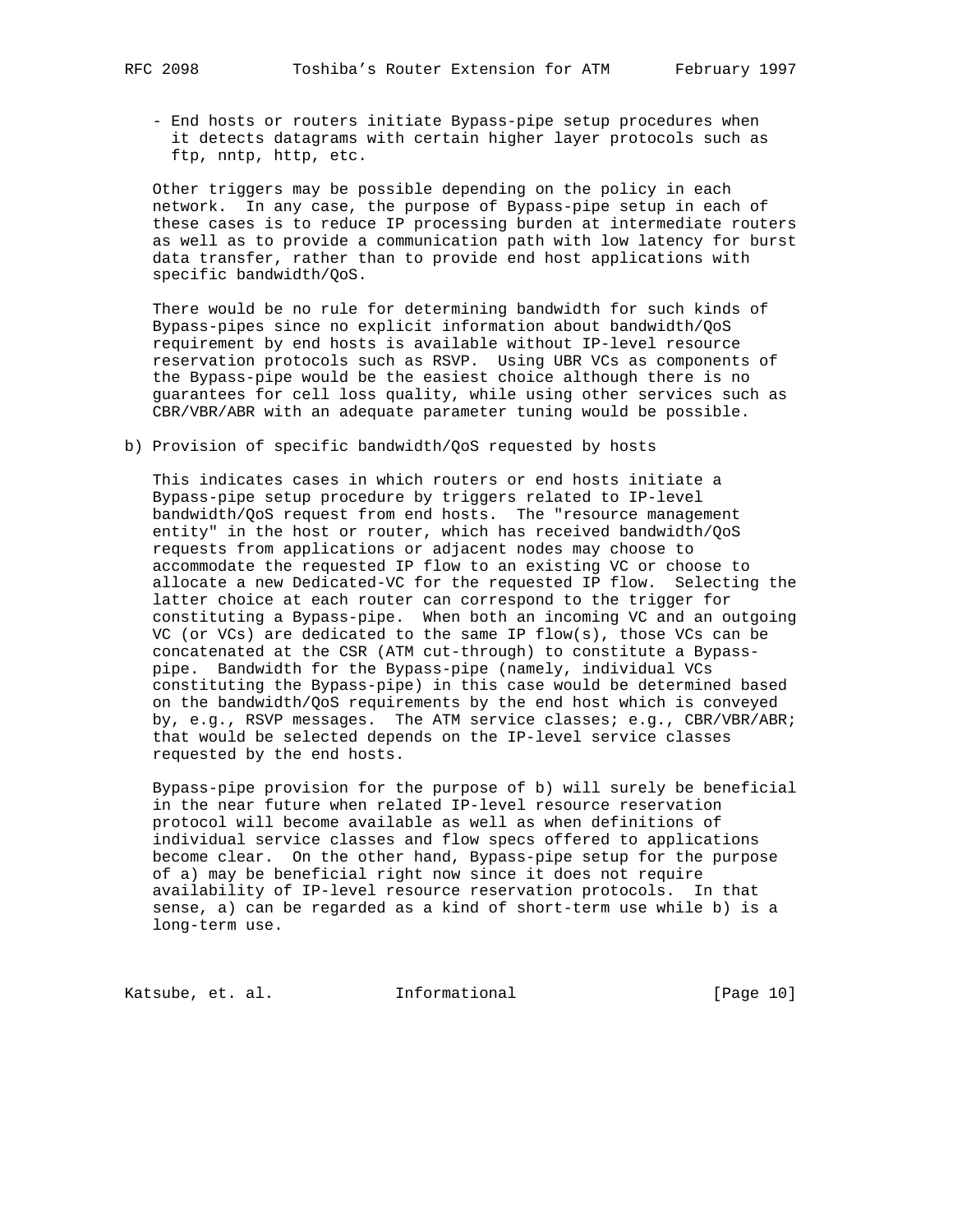4.3 Variations of Bypass-pipe Control Architecture

 A number of variations regarding Bypass-pipe control architecture are introduced. Items which are related to architectural variations are;

- o Ways of providing Dedicated-VCs
- o Channels for Bypass-pipe control message transfer
- o Bypass-pipe control procedures

Each of these items are discussed below.

4.3.1 Ways of Providing Dedicated-VCs

 There are roughly three alternatives regarding the way of providing Dedicated-VCs in individual IP subnets as components of a Bypass pipe.

a) On-demand SVC setup

 Dedicated-VCs are set up in individual IP subnets each time you want to set up a Bypass-pipe through the ATM signaling procedure.

b) Picking up one from a bunch of (semi-)PVCs

 Several VCs are set up beforehand between CSR and CSR, or CSR and other ATM-attached nodes (hosts/router) in each IP subnet. Unused VC is picked up as a Dedicated-VC from these PVCs in each IP subnet when a Bypass-pipe is set up.

c) Picking up one VCI in PVP/SVP

 PVPs or SVPs are set up between CSR and CSR, or CSR and other ATM attached nodes (hosts/routers) in each IP subnet. PVPs would be set up as a router/host initialization procedure, while SVPs, on the other hand, would be set up through ATM signaling when the first VC (either Default- or Dedicated-) setup request is initiated by either of some peer nodes. Then, Unused VCI value is picked up as a Dedicated-VC in the PVP/SVP in each IP subnet when a Bypass-pipe is set up. The SVP can be released through ATM signaling when no VCI value is in active state.

 The best choice will be a) with regard to efficient network resource usage. However, you may go through three steps, ATMARP (for unicast [RFC1577] or multicast [IPMC96] in each IP subnet), SVC setup (in each IP subnet) and exchange of Bypass-pipe control message in this case. Whether a) is practical choice or not will depend on whether

Katsube, et. al. 1nformational [Page 11]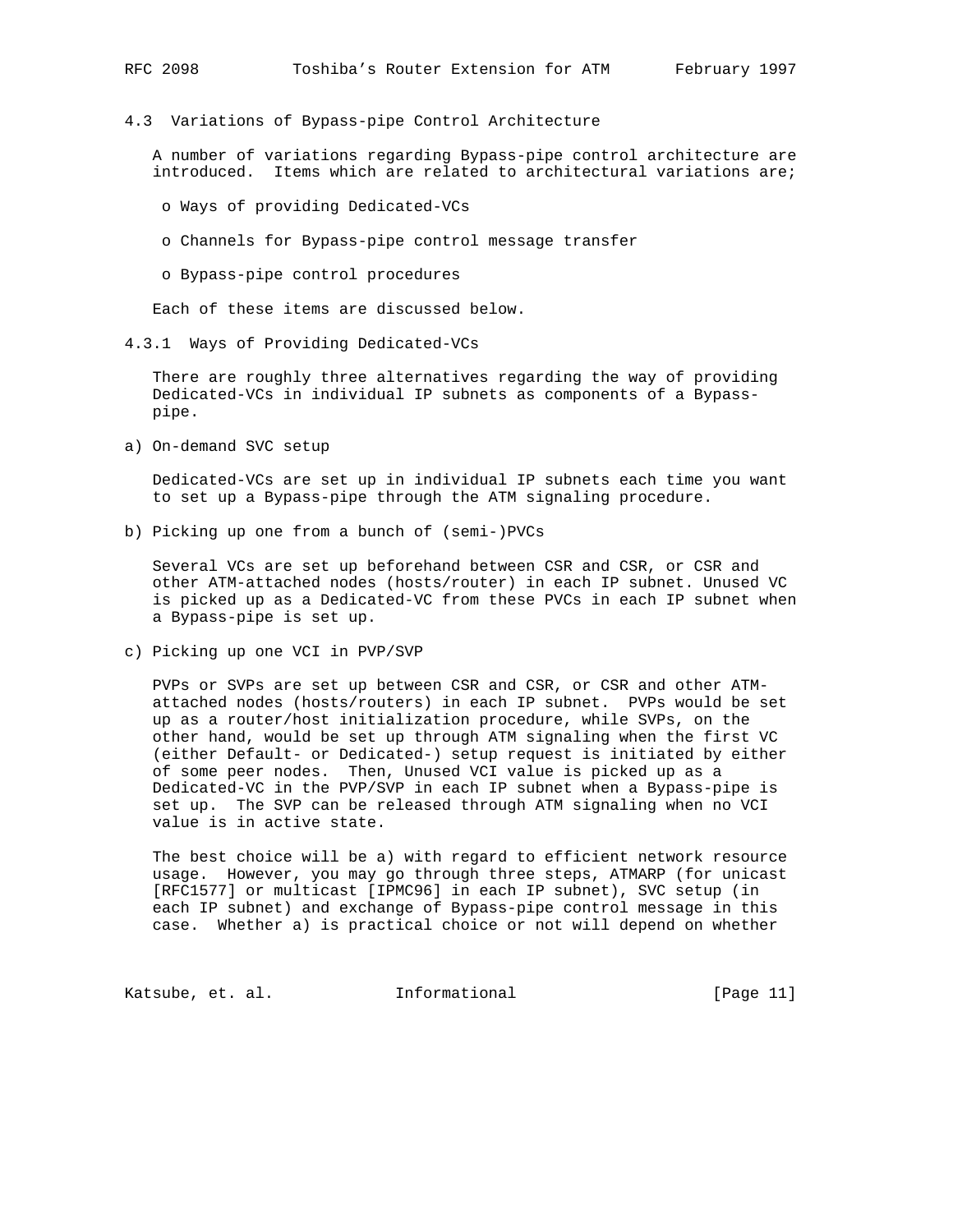you can allow larger Bypass-pipe setup time due to three-step procedure mentioned above, or whether you can send datagrams over Default-VCs in a hop-by-hop manner while waiting for the Bypass-pipe set up.

 In the case of b) or c), the issue of Bypass-pipe setup time will be improved since SVC setup step can be skipped. In b), each node (CSR or ATM-attached host/router) should specify some traffic descriptors even for unused VCs, and the ATM datalink should reserve its desired resource (such as VCI value and bandwidth) for them. In addition, the ATM datalink may have to carry out UPC functions for those unused VCs. Such burden would be reduced when you use UBR-PVCs and set peak cell rate for each of them equal to link rate, but bandwidth/QoS for the Bypass-pipe is not provided in this case. In c), on the other hand, traffic descriptors which should be specified by each node for the ATM datalink is not each VC's but VP's only. Resource reservations for individual VCs will be carried out not as a functionality of the ATM datalink but of each CSR or ATM-attached host/router if necessary. A functionality which need to be provided by the ATM datalink is control of VPs' bandwidth only such as UPC and dynamic bandwidth negotiation if it would be widely available.

4.3.2 Channels for Bypass-pipe Control Message Transfer

 There are several alternatives regarding the channels for managing (setting up, releasing, and possibly changing the route of) a Bypass-pipe. This subsection explains these alternatives and discusses their properties.

 Three alternatives are discussed, Inband control message, Outband control message, and use of ATM signaling.

i) Inband Control Message

 When setting up a Bypass-pipe, control messages are transmitted over a Dedicated-VC which will eventually be used as a component of the Bypass-pipe. These messages are handled at each CSR, and similar messages are transmitted to the next-hop node over a Dedicated-VC along the selected route (based on IP routing table). Unlike outband message protocol described in ii), each message does not have to indicate a Dedicated-VC which will be used since the message itself is carried over "that" VC.

 The inband control message can be either "datagram dedicated for Bypass-pipe control" or "actual IP datagram" sent by user application. Actual IP datagrams can be transmitted over Bypass-pipe after it has been set up in the former case. In the latter case, on the other hand, the first (or several) IP datagram(s) received from

Katsube, et. al. 1nformational 1999 [Page 12]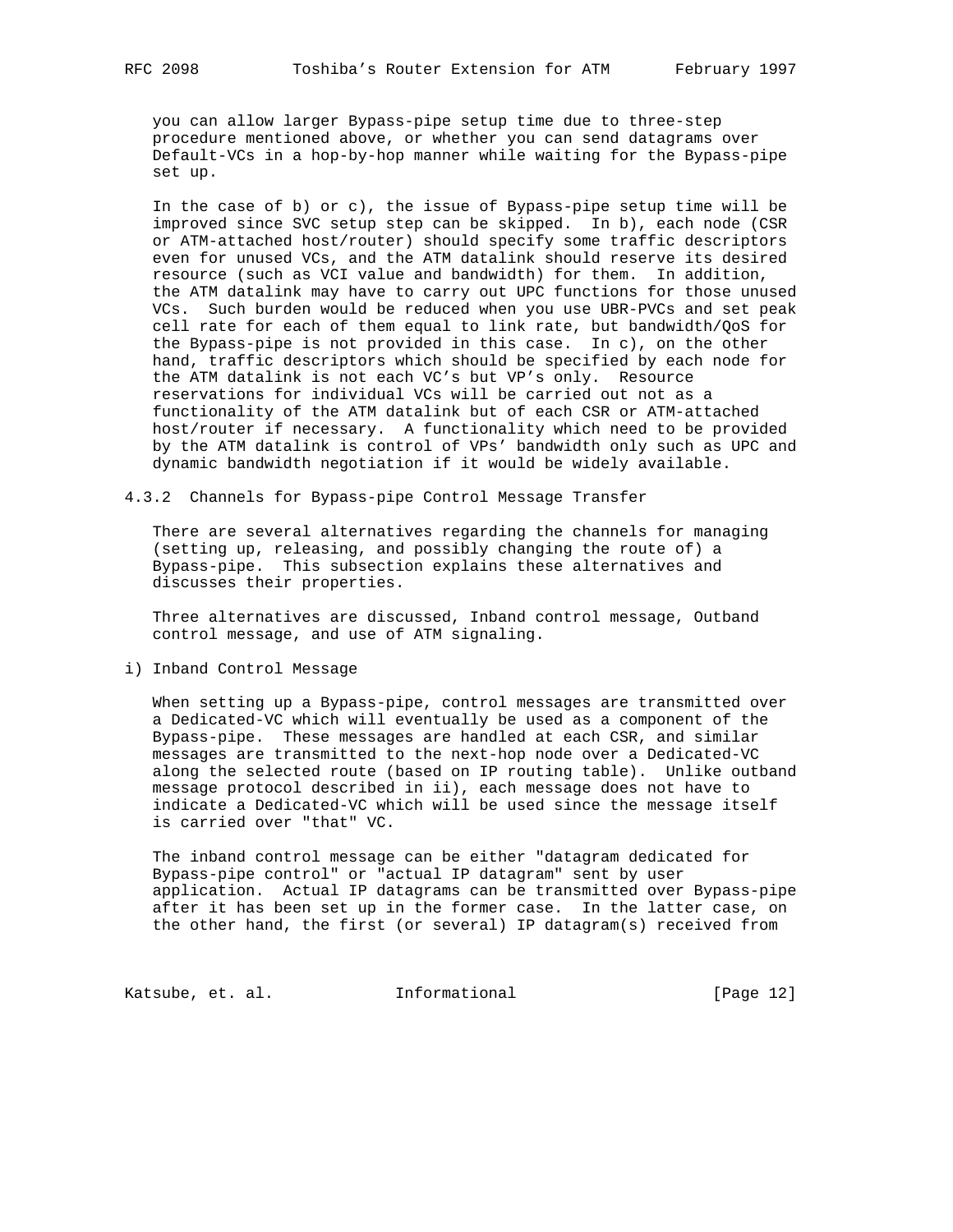an unused Dedicated-VC are analyzed at IP level and transmitted toward adequate next hop over an unused Dedicated-VC. Then incoming Dedicated-VC and outgoing Dedicated-VC are concatenated to construct a Bypass-pipe.

 In inband control, Bypass-pipe control messages transmitted after a Bypass-pipe has been set up cannot be identified at intermediate CSRs since those messages are forwarded at cell level there. As a possible solution for this issue, intermediate CSRs can identify Bypass-pipe control messages by marking cell headers, e.g., PTI bit which indicates F5 OAM cell. With regard to Bypass-pipe release, explicit release message may not be necessary if individual CSRs administer the amount of traffic over each Dedicated-VC and deletes concatenation information for an inactive Bypass-pipe with their own decision.

ii) Outband Control Message

 When a Bypass-pipe is set up or released, control messages are transmitted over VCs which are different from Dedicated-VCs used as components of the Bypass-pipe. Unlike inband message protocol described in i), each message has to indicate which Dedicated-VCs the message would like to control. Therefore, an identifier that uniquely discriminates a VC, which is not a VPI/VCI that is not identical at both endpoints of the VC, need to be defined and be given at VC initiation phase. However, an issue of control message transmission after a Bypass-pipe has been set up in inband case does not exist.

 Four alternatives are possible regarding how to convey Bypass-pipe control messages hop-by-hop over ATM datalink networks.

- 1) Defines VC for Bypass-pipe control messages only.
- 2) Uses Default-VC and discriminates Bypass-pipe control messages from user datagrams by an LLC/SANP value in RFC1483 encapsulation.
- 3) Uses Default-VC and discriminates Bypass-pipe control messages from user datagrams by a protocol field value in IP header.
- 4) Uses Default-VC and discriminates Bypass-pipe control messages from user datagrams by a port ID in the UDP frame.

 When we take into account interoperability with Bypass-incapable routers, 1) will not be a good choice. Whether we select 2) or 3) 4) depends on whether we should consider multiprotocol rather than IP only.

Katsube, et. al. Informational [Page 13]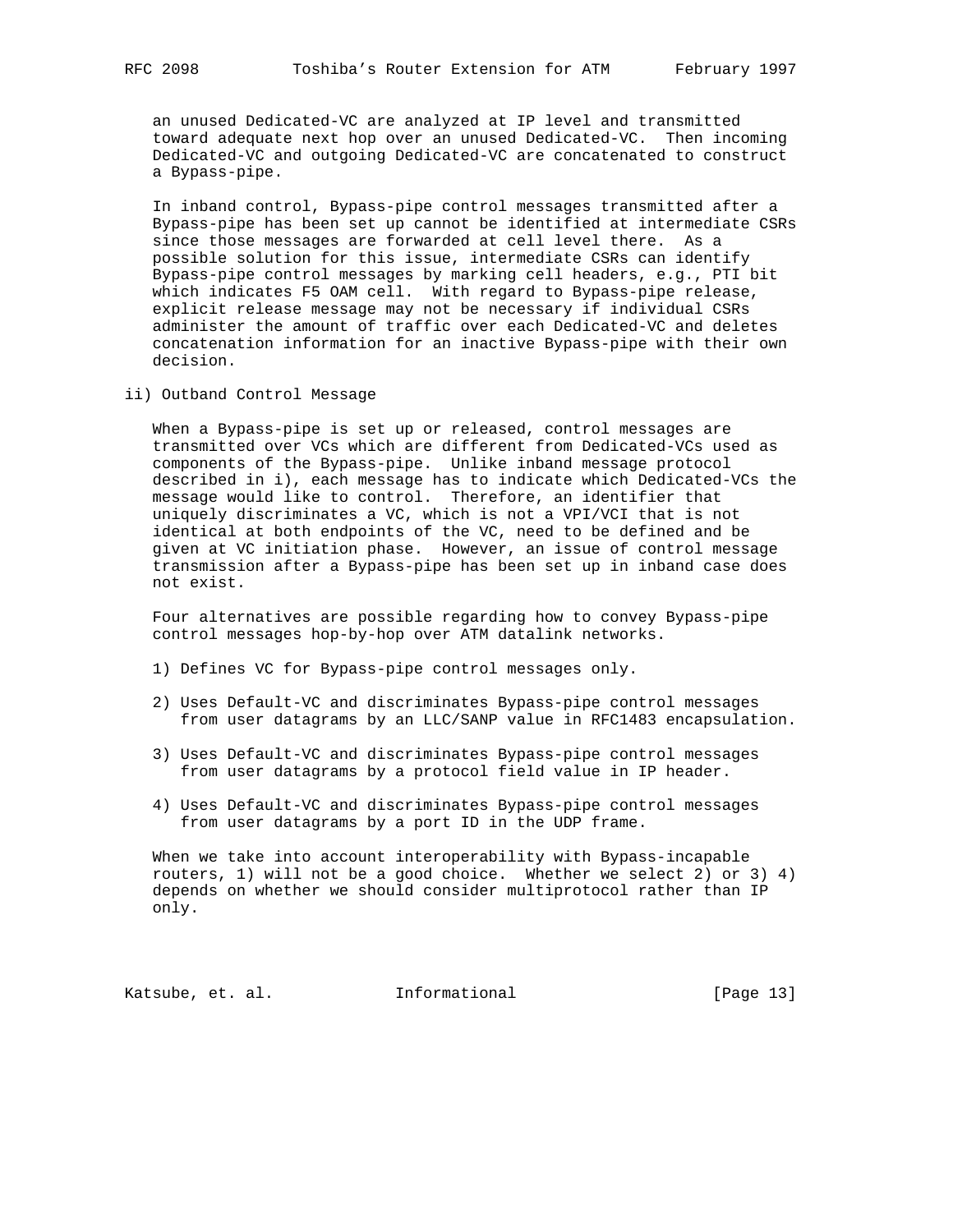In the case of IP multicast, point-to-multipoint VCs in individual subnets are concatenated at CSRs consecutively in order to constitute end-to-end multicast tree. Above four alternatives may require the same number of point-to-multipoint Defalut-VCs as the number of requested point-to-multipoint Dedicated-VCs in multicast case. The fifth alternative which can reduce the necessary number of VCs to convey control messages in a multicast environment is;

 5) Defines point-to-multipoint VC whose leaves are members of multicast group 224.0.0.1. All nodes which are members of at least one of active multicast group would become leaves of this point-to-multipoint VC.

 Each upstream node may become a root of the point-to-multipoint VC, or a sort of multicast server to which each upstream node transmits cells over a point-to-point VC may become a root of that. In any case, Bypass-pipe control messages for every multicast group are transmitted to all nodes which are members of either of the group. When a downstream node has received control messages which are not related to a multicast group it belongs, it should discard them by referring to a destination group address on their IP header. Donwstream node would still need to use point-to-point VC to send control messages toward upstream.

## iii) Use of ATM Signaling Message

 Supposing that ATM signaling messages can convey IP addresses (and possibly port IDs) of source and destination, it may be possible that ATM signaling messages be used as Bypass-pipe control messages also. In that case, an ATM connection setup message indicates a setup of a Dedicated-VC to an ATM address of a desirable next-hop IP node, and also indicates a setup of a Bypass-pipe to an IP address (and possibly port ID) of a target destination node. Information elements for the Dedicated-VC setup (ATM address of a next-hop node, bandwidth, QoS, etc.) are handled at ATM nodes, while information elements for the Bypass-pipe setup (source and destination IP addresses, possibly their port IDs, or flow label for IPv6, etc.) are transparently transferred to the next-hop IP node. The next-hop IP node accepts Dedicated-VC setup and handles such IP level information elements.

 ATM signaling messages can be transferred from receiver to sender as well as sender to receiver when you set zero Forward Cell Rate and non-zero Backward Cell Rate as an ATM traffic descriptor information element in unicast case, or when Leaf Initiated Join capabilities will become available in multicast case.

Katsube, et. al. Informational [Page 14]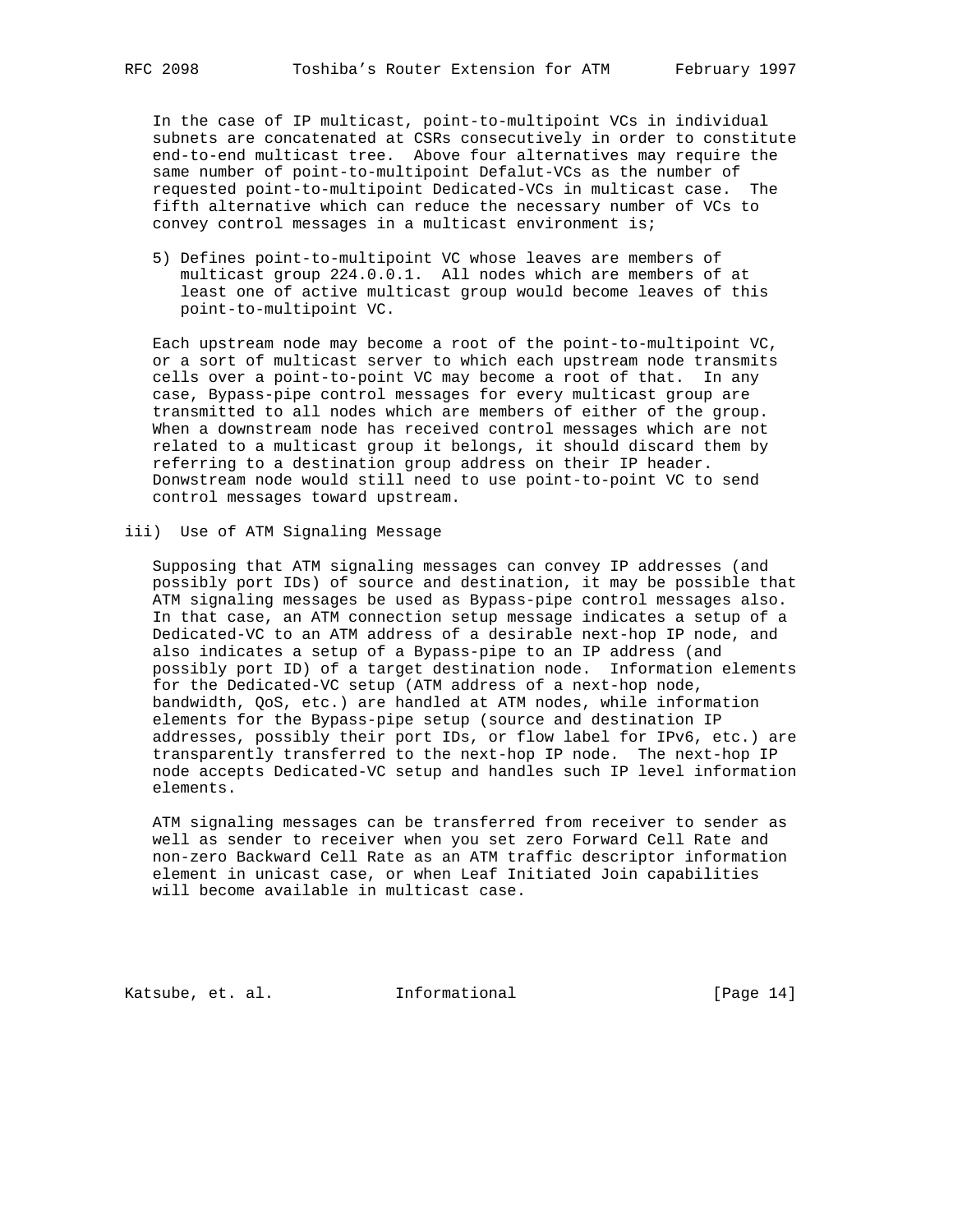Issues in this method are,

- Information elements which specify IP level (and port level) information need to be defined, e.g., B-HLI or B-UUI, as an ATM signaling specification.
- It would be difficult to support soft-state Bypass-pipe control which transmits control messages periodically since ATM signaling is a hard-state protocol.
- 4.3.3 Bypass-pipe Control Procedures

 This subsection discusses several items with regard to actual procedures for Bypass-pipe control.

a) Distributed trigger vs. Centralized (restricted) trigger

 The first item to be discussed is whether the functionality of detecting a trigger of Dedicated-VC/Bypass-pipe control is distributed to all the nodes (including CSRs and hosts/edge devices) or restricted to specific nodes.

 In the case of the distributed trigger, every node is regarded as having a capability of detecting a trigger of Bypass-pipe setup or termination. For example, every node detects datagrams for ftp, and sets up (or fetches) a Dedicated-VC individually to construct a Bypass-pipe. After setting up or fetching the Dedicated-VCs, messages which informs (or requests) the transmission of the IP flow over the Dedicated-VC are exchanged between adjacent nodes. That enables peer nodes to share the same knowledge about the mapping relationship between the IP flow and the Dedicated-VC. There is no end-to-end message transmission in the Bypass-pipe control procedure itself, but transmission between adjacent nodes only.

 In the case of the centralized (or restricted) trigger, capability of detecting a trigger of Bypass-pipe setup or termination is restricted to nodes which are located at "the boundary of the CSR-cloud". The boundary of the CSR-cloud signifies, for individual IP flows, the node which is the first-hop or the last-hop CSR-capable node. For example, a node which detects datagrams for ftp can initiate Bypass pipe setup procedure only when its previous hop is non-ATM or CSR incapable. In this case, Bypass-pipe control messages are originated at the boundary of the CSR-cloud, and forwarded hop-by-hop toward another side of the boundary, which is similar to ATM signaling messages. The semantics of the messages may be the request of end to-end Bypass-pipe setup as well as notification or request of mapping relationship between the IP flow and the Dedicated-VC.

Katsube, et. al. 1nformational 1999 [Page 15]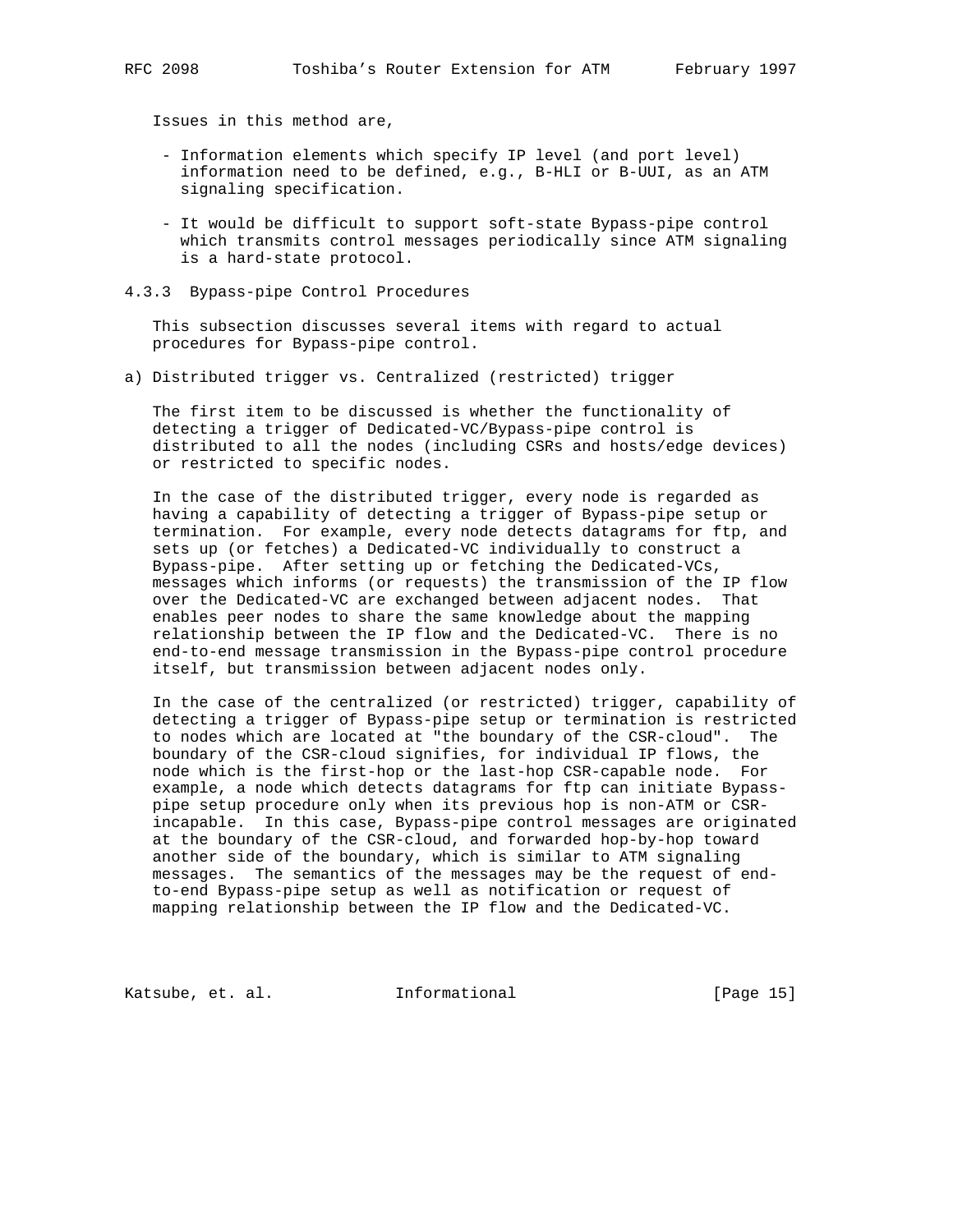- 
- b) Upstream-initiated control vs. Downstream-initiated control

 The second item to be discussed is whether the setup of a Dedicated- VC and the control procedure for constructing a Bypass-pipe are initiated by upstream side or downstream side.

 In the case of the upstream-initiated control, the upstream node takes the initiative when setting up a Dedicated-VC for a specific IP flow and creating the mapping relationship between the IP flow and the Dedicated-VC. For example, a CSR which detects datagrams for ftp sets up (or fetches) a Dedicated-VC toward its downstream neighbor and notifies its downstream neighbor that it will transmit a specific IP flow over the Dedicated-VC. This means that the downstream node is requested to receive datagrams from the Dedicated-VC.

 In the case of the downstream-initiated control, the downstream node takes the initiative when setting up a Dedicated-VC for a specific IP flow and creating the mapping relationship between the IP flow and the Dedicated-VC. For example, a CSR which detects datagrams for ftp sets up (or fetches) a Dedicated-VC toward its upstream neighbor and requests its upstream neighbor to transmit a specific IP flow over the Dedicated-VC. This means that the upstream node is requested to transmit the IP flow over the Dedicated-VC.

c) Hard-state management vs. Soft-state management

 The third item to be discussed is whether the control (setup, maintain, and release) of the Bypass-pipe is based on hard-state or soft-state.

 In hard-state management, individual nodes transmit Bypass-pipe control messages only when they want to notify or request any change in their neighbors' state. They should wait for an acknowledgement of the message before they change their internal state. For example, after setting up a Bypass-pipe, it is maintained until either of a peer nodes transmits a message to release the Bypass-pipe.

 In soft-state management, individual nodes periodically transmit Bypass-pipe control messages in order to maintain their neighbors' state. They do not have to wait for an acknowledgement of the message before they changes its internal state. For example, even after setting up a Bypass-pipe, either of a peer nodes is required to periodically transmit refresh messages to its neighbor in order to maintain the Bypass-pipe.

5. Security Considerations

Security issues are not discussed in this memo.

Katsube, et. al. 1nformational 1999 [Page 16]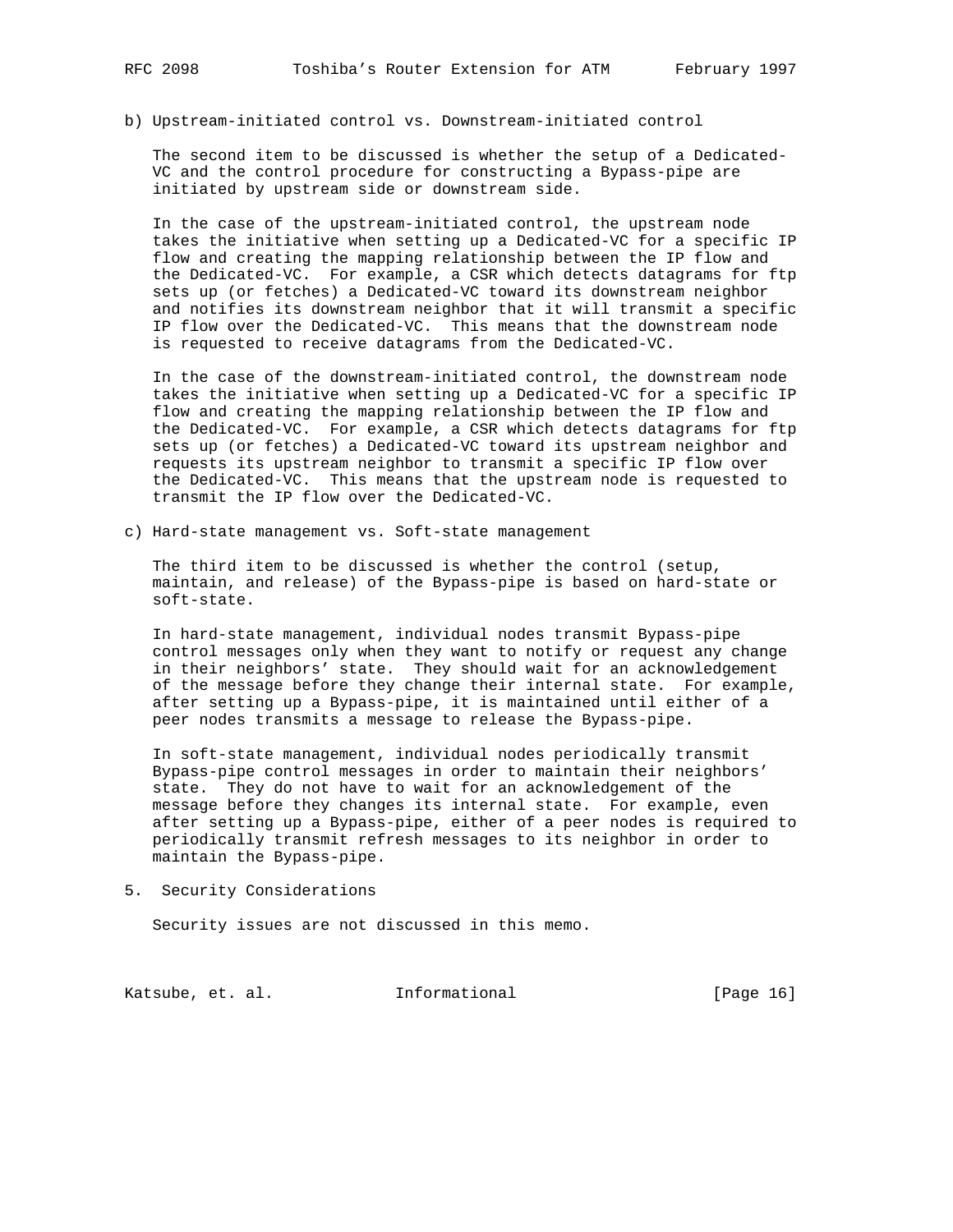- 
- 6. Summary

 Basic concept of Cell Switch Router (CSR) are clarified and control architecture for CSR is discussed. A number of methods to control Bypass-pipe will be possible each of which has its own advantages and disadvantages. Further investigation and discussion will be necessary to design control protocol which may depend on the requirements by users.

7. References

 [IPMC96] Armitage, G., "Support for Multicast over UNI 3.0/3.1 based ATM Networks", RFC 2022, November 1996.

[ATM3.1] The ATM-Forum, "ATM User-Network Interface Specification, v.3.1", Sept. 1994.

 [RSVP13] Braden, R., et al., "Resource ReSerVation Protocol (RSVP), Version 1 Functional Specification", Work in Progress.

 [IPNNI96] R. Callon, et al., "Issues and Approaches for Integrated PNNI", The ATM Forum Contribution No. 96-0355, April 1996.

 [NHRP09] Luciani, J., et al., "NBMA Next Hop Resolution Protocol (NHRP)", Work in Progress.

 [PNNI1.0] The ATM-Forum, "P-NNI Specification Version 1.0", March 1996.

 [RFC1483] Heinanen, J., "Multiprotocol Encapsulation over ATM Adaptation Layer 5", RFC 1483, July 1993.

 [RFC1577] Laubach, M., "Classical IP and ARP over ATM", RFC 1577, October 1993.

 [RFC1819] Delgrossi, L, and L. Berger, "Internet STream Protocol Version 2 (STII) Protocol Specification Version ST2+", RFC 1819, August 1995.